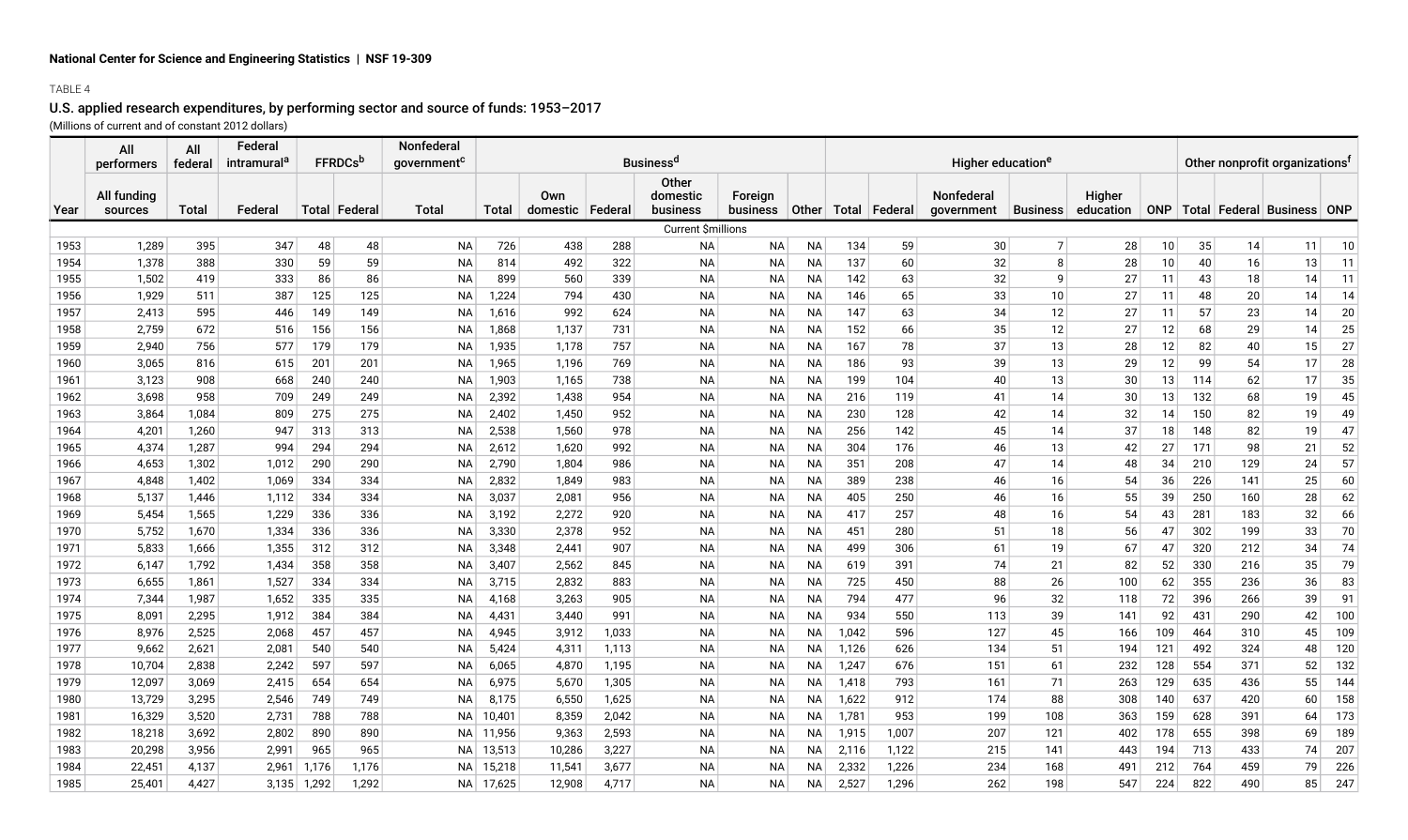#### TABLE 4

|                   | All<br>performers      | All<br>federal | Federal<br>intramural <sup>a</sup> |             | <b>FFRDCs</b> <sup>t</sup> | Nonfederal<br>government <sup>c</sup> |        |                 |         | <b>Business<sup>d</sup></b>                 |                     |           |            |         | Higher education <sup>e</sup>   | Other nonprofit organizations <sup>1</sup> |                     |            |           |       |                                  |       |
|-------------------|------------------------|----------------|------------------------------------|-------------|----------------------------|---------------------------------------|--------|-----------------|---------|---------------------------------------------|---------------------|-----------|------------|---------|---------------------------------|--------------------------------------------|---------------------|------------|-----------|-------|----------------------------------|-------|
| Year              | All funding<br>sources | <b>Total</b>   | Federal                            |             | Total   Federal            | Total                                 | Total  | Own<br>domestic | Federal | <b>Other</b><br>domestic<br><b>business</b> | Foreign<br>business | Other     | Total      | Federal | <b>Nonfederal</b><br>qovernment | <b>Business</b>                            | Higher<br>education | <b>ONP</b> |           |       | Total   Federal   Business   ONP |       |
| 1986              | 27,240                 | 4,462          | 3,204                              | 1,258       | 1,258                      | NA.                                   | 19,131 | 15,082          | 4,049   | NA                                          | NA                  | NA        | 2,780      | 1,393   | 298                             | 229                                        | 620                 | 240        | 867       | 506   | 91                               | 270   |
| 1987              | 27,951                 | 4,594          | 3,366                              | 1,228       | 1,228                      | NA.                                   | 19,190 | 15,153          | 4,037   | <b>NA</b>                                   | NA                  | ΝA        | 3,219      | 1,643   | 333                             | 260                                        | 707                 | 276        | 948       | 555   | 98                               | 295   |
| 1988              | 29,528                 | 4,346          | 3,362                              | 984         | 984                        | <b>NA</b>                             | 20,377 | 16,531          | 3,846   | <b>NA</b>                                   | <b>NA</b>           | <b>NA</b> | 3,779      | 1,958   | 377                             | 302                                        | 818                 | 325        | 1,026     | 599   | 105                              | 322   |
| 1989              | 32,277                 | 4,613          | 3,566                              | 1,047       | 1,047                      | NA.                                   | 22,317 | 17,993          | 4,324   | <b>NA</b>                                   | <b>NA</b>           | <b>NA</b> | 4,188      | 2,121   | 417                             | 347                                        | 933                 | 370        | 1,159     | 695   | 112                              | 352   |
| 1990              | 34,897                 | 4,808          | 3,652                              | 1,156       | 1,156                      | NА                                    | 24,399 | 18,432          | 5,967   | <b>NA</b>                                   | <b>NA</b>           | <b>NA</b> | 4,406      | 2,140   | 453                             | 377                                        | 1,031               | 404        | 1,284     | 780   | 120                              | 384   |
| 1991              | 38,631                 | 5,539          | 4,093                              | 1,446       | 1,446                      | <b>NA</b>                             | 27,013 | 21,425          | 5,588   | <b>NA</b>                                   | NA                  | <b>NA</b> | 4,611      | 2,232   | 468                             | 392                                        | 1,091               | 428        | 1,468     | 921   | 129                              | 419   |
| 1992              | 37,936                 | 5,866          | 4,337                              | 1,529       | 1,529                      | ΝA                                    | 25,660 | 21,184          | 4,476   | <b>NA</b>                                   | NA                  | <b>NA</b> | 4,882      | 2,415   | 479                             | 414                                        | 1,120               | 454        | 1,528     | 933   | 138                              | 456   |
| 1993              | 37,283                 | 6,338          | 4,838                              | 1,500       | 1,500                      | ΝA                                    | 24,251 | 19,956          | 4,295   | <b>NA</b>                                   | NA                  | <b>NA</b> | 5,149      | 2,542   | 496                             | 443                                        | 1,181               | 487        | 1,544     | 900   | 148                              | 497   |
| 1994              | 36,618                 | 6,581          | 4,985                              | 1,596       | 1,596                      | <b>NA</b>                             | 22,988 | 19,372          | 3,616   | <b>NA</b>                                   | <b>NA</b>           | <b>NA</b> | 5,390      | 2,644   | 517                             | 464                                        | 1,256               | 509        | 1,659     | 960   | 158                              | 541   |
| 1995              | 40,936                 | 6,666          | 4,952                              | 1,714       | 1,714                      | NA                                    | 26,919 | 23,755          | 3,164   | <b>NA</b>                                   | <b>NA</b>           | <b>NA</b> | 5,659      | 2,779   | 559                             | 494                                        | 1,311               |            | 516 1,692 | 934   | 170                              | 589   |
| 1996              | 43,170                 | 6,495          | 4,872                              | 1,623       | 1,623                      | NA                                    | 29,010 | 25,370          | 3,640   | <b>NA</b>                                   | <b>NA</b>           | <b>NA</b> | 5,885      | 2,864   | 584                             | 524                                        | 1,390               | 522        | 1,781     | 960   | 182                              | 640   |
| 1997              | 46,516                 | 6,675          | 4.997                              | 1,679       | 1,679                      | <b>NA</b>                             | 32,430 | 29,782          | 2,648   | <b>NA</b>                                   | <b>NA</b>           | <b>NA</b> | 5,485      | 2,518   | 548                             | 515                                        | 1,396               | 508        | 1,926     | 1,011 | 205                              | 711   |
| 1998              | 46,247                 | 6,871          | 5,146                              | 1,725       | 1,725                      | <b>NA</b>                             | 32,208 | 29,576          | 2,632   | <b>NA</b>                                   | NA                  | <b>NA</b> | 5,108      | 2,189   | 515                             | 509                                        | 1,393               | 502        | 2,061     | 1,060 | 218                              | 784   |
| 1999              | 51,853                 | 7,181          | 5,530                              | 1,651       | 1,651                      | NА                                    | 36,638 | 33,821          | 2,817   | <b>NA</b>                                   | <b>NA</b>           | <b>NA</b> | 5,650      | 2,571   | 533                             | 529                                        | 1,480               | 537        | 2,384     | 1,300 | 236                              | 849   |
| 2000              | 56,503                 | 7,856          | 6,105                              | 1,750       | 1,750                      | ΝA                                    | 39,176 | 36,494          | 2,682   | <b>NA</b>                                   | NA                  | ΝA        | 6,361      | 3,081   | 558                             | 540                                        | 1,604               | 578        | 3,110     | 1,831 | 258                              | 1,021 |
| 2001              | 63,956                 | 9,522          | 7,052                              | 2,469       | 2,379                      | NA                                    | 44,012 | 40,409          | 3,603   | <b>NA</b>                                   | <b>NA</b>           | <b>NA</b> | 6,886      | 3,411   | 585                             | 535                                        | 1,734               | 621        | 3,537     | 2,150 | 261                              | 1,126 |
| 2002              | 50,521                 | 10,506         | 7,487                              | 3,019       | 2,905                      | NА                                    | 28,533 | 26,081          | 2,452   | <b>NA</b>                                   | NA                  | <b>NA</b> | 7,670      | 3,877   | 636                             | 531                                        | 1,937               | 689        | 3,812     | 2,267 | 253                              | 1,293 |
| 2003              | 61,059                 | 10,933         | 7,672                              | 3,262       | 3,152                      | NА                                    | 37,334 | 32,861          | 4,473   | <b>NA</b>                                   | NA                  | <b>NA</b> | 8,560      | 4,450   | 708                             | 537                                        | 2,127               | 739        | 4,232     | 2,487 | 259                              | 1,486 |
| 2004              | 69,132                 | 10,589         | 7,455                              | 3,135       | 3,057                      | NA                                    | 45,432 | 40,657          | 4,775   | <b>NA</b>                                   | <b>NA</b>           | <b>NA</b> | 8,911      | 4,682   | 735                             | 545                                        | 2,190               | 759        | 4,200     | 2,448 | 264                              | 1,488 |
| 2005              | 69,653                 | 10,886         | 7,557                              | 3,329       | 3,241                      | NA.                                   | 45,284 | 39,995          | 5,289   | <b>NA</b>                                   | <b>NA</b>           | <b>NA</b> | 9,144      | 4,810   | 719                             | 557                                        | 2,283               | 774        | 4,339     | 2,432 | 280                              | 1,627 |
| 2006              | 76,624                 | 11,075         | 7,435                              | 3,640       | 3,531                      | 258                                   | 51,173 | 45,033          | 6,140   | <b>NA</b>                                   | <b>NA</b>           | ΝA        | 9,522      | 5,080   | 712                             | 573                                        | 2,368               | 789        | 4,596     | 2,592 | 300                              | 1,705 |
| 2007              | 85,322                 | 12,697         | 7,222                              | 5,475       | 5,293                      | 324                                   | 57,570 | 48,625          | 8,945   | NA                                          | <b>NA</b>           | ΝA        | 9,945      | 5,284   | 745                             | 607                                        | 2,461               | 848        | 4,786     | 2,583 | 318                              | 1,885 |
| 2008              | 76,641                 | 13,356         | 7,316                              | 6,040       | 5,843                      | 410                                   | 46,864 | 35,382          | 5,397   | 2,815                                       | 3,094               | 175       | 10,962     | 5,840   | 815                             | 675                                        | 2,682               | 951        | 5,049     | 2,600 | 330                              | 2,119 |
| 2009              | 74,236                 | 14,063         | 7,874                              | 6,189       | 5,979                      | 506                                   | 41,055 | 29,264          | 7,797   | 1,865                                       | 1,996               | 134       | 12,938     | 7,263   | 948                             | 764                                        | 2,942               | 1,021      | 5,673     | 3,049 | 319                              | 2,305 |
| 2010              | 79.258                 | 13,203         | 8.016                              | 5,187       | 5,025                      | 577                                   | 44,906 | 34,912          | 4,705   | 2,256                                       | 2,819               | 214       | 14.759     | 8,762   | 1,015                           | 778                                        | 3,141               | 1.064      | 5,813     | 3,041 | 321                              | 2,451 |
| 2011              | 82,146                 | 13,251         | 8.024                              | 5,227       | 5,057                      | 580                                   | 47,186 | 37,047          | 4,404   | 2,413                                       | 3,131               | 191       | 15,599     | 9,290   | 994                             | 796                                        | 3,416               | 1.104      | 5,531     | 2,693 | 338                              | 2,500 |
| 2012              | 87,070                 | 14,328         | 8,587                              | 5,741       | 5,566                      | 555                                   | 50,755 | 38,891          | 4,137   | 3,336                                       | 4,209               | 182       | 15,908     | 9,170   | 1,007                           | 877                                        | 3,693               | 1,162      | 5,524     | 2,629 | 346                              | 2,549 |
| 2013              | 88,335                 | 15,132         | 8,309                              | 6,823       | 6,639                      | 518                                   | 51,013 | 37,385          | 6,028   | 3,275                                       | 4,078               | 247       | 16,112     | 8,876   | 1,063                           | 935                                        | 3,943               | 1,296      | 5,561     | 2,465 | 366                              | 2,730 |
| 2014              | 91,890                 | 15,727         | 8,775                              | 6,952       | 6,765                      | 473                                   | 53,415 | 38,281          | 6,445   | 3,331                                       | 5,074               | 285       | 16,422     | 8,708   | 1,085                           | 997                                        | 4,214               | 1,418      | 5,853     | 2,574 | 385                              | 2,894 |
| 2015              | 97,323                 | 16,698         | 9,347                              | 7,351       | 7,182                      | 494                                   | 56,472 | 43,330          | 6,102   | 2,735                                       | 4,072               | 233       | 17,463     | 9,095   | 1,093                           | 1,107                                      | 4,562               | 1,606      | 6,197     | 2,762 | 398                              | 3,036 |
| 20169             | 104,629                | 17,416         | 9,788                              | 7,628       | 7,469                      | 509                                   | 61,019 | 47,098          | 5,181   | 3,018                                       | 5,458               | 265       | 19,060     | 9,805   | 1,179                           | 1,224                                      | 4,998               | 1,855      | 6,625     | 2,981 | 418                              | 3,226 |
| 2017 <sup>h</sup> | 110,352                | 17,784         |                                    | 9,805 7,979 | 7,803                      | 505                                   | 64,764 | 49,667          | 5,184   | 3.481                                       | 6,126               |           | 306 20,164 | 10,224  | 1,244                           | 1,308                                      | 5,357               | 2,031      | 7,136     | 3,307 | 437                              | 3,391 |
|                   |                        |                |                                    |             |                            |                                       |        |                 |         | Constant 2012 Smillions                     |                     |           |            |         |                                 |                                            |                     |            |           |       |                                  |       |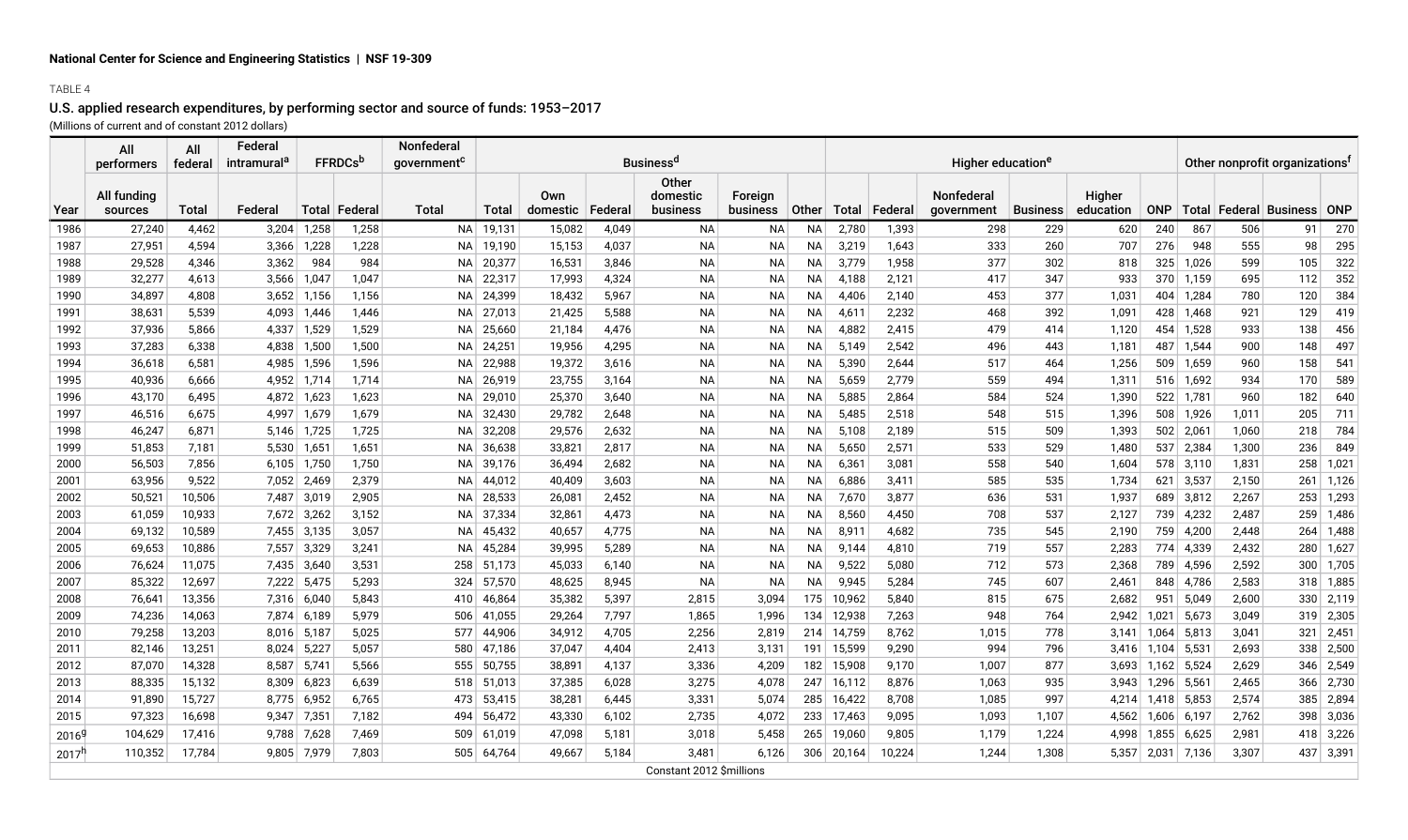#### TABLE 4

|      | All<br><b>performers</b> | All<br>federal | Federal<br>intramural <sup>a</sup> |       | <b>FFRDCs</b> b | <b>Nonfederal</b><br><b>Businessd</b><br>government <sup>c</sup> |           |                 |         |                                      |                            |           |       |                 | Higher education <sup>e</sup>   | Other nonprofit organizations <sup>1</sup> |                     |            |             |       |                                  |     |
|------|--------------------------|----------------|------------------------------------|-------|-----------------|------------------------------------------------------------------|-----------|-----------------|---------|--------------------------------------|----------------------------|-----------|-------|-----------------|---------------------------------|--------------------------------------------|---------------------|------------|-------------|-------|----------------------------------|-----|
| Year | All funding<br>sources   | Total          | Federal                            |       | Total   Federal | Total                                                            | Total     | Own<br>domestic | Federal | <b>Other</b><br>domestic<br>business | Foreign<br><b>business</b> | Other     |       | Total   Federal | <b>Nonfederal</b><br>government | <b>Business</b>                            | Higher<br>education | <b>ONP</b> |             |       | Total   Federal   Business   ONP |     |
| 1953 | 8,928                    | 2,732          | 2,403                              | 329   | 329             | <b>NA</b>                                                        | 5,028     | 3,034           | 1,995   | NA                                   | NA                         | ΝA        | 925   | 409             | 209                             | 45                                         | 193                 | 69         | 242         | 97    | 76                               | 69  |
| 1954 | 9,457                    | 2,663          | 2,261                              | 401   | 401             | <b>NA</b>                                                        | 5,586     | 3,377           | 2,210   | NA                                   | NA                         | NА        | 937   | 408             | 216                             | 51                                         | 192                 | 69         | 271         | 106   | 89                               | 75  |
| 1955 | 10,133                   | 2,827          | 2,247                              | 580   | 580             | ΝA                                                               | 6,064     | 3,779           | 2,285   | NA                                   | NA                         | NА        | 955   | 425             | 218                             | 57                                         | 183                 | 71         | 287         | 118   | 94                               | 74  |
| 1956 | 12,584                   | 3,334          | 2,522                              | 812   | 812             | <b>NA</b>                                                        | 7,984     | 5,181           | 2,803   | <b>NA</b>                            | ΝA                         | NА        | 953   | 424             | 216                             | 65                                         | 176                 | 72         | 313         | 131   | 91                               | 91  |
| 1957 | 15,243                   | 3,755          | 2,814                              | 941   | 941             | <b>NA</b>                                                        | 10,206    | 6,266           | 3,940   | <b>NA</b>                            | NA                         | <b>NA</b> | 925   | 398             | 214                             | 73                                         | 171                 | 69         | 357         | 142   | 88                               | 126 |
| 1958 | 17,040                   | 4,150          | 3,187                              | 963   | 963             | NA                                                               | 11,537    | 7,022           | 4,514   | NA                                   | NA                         | NА        | 936   | 405             | 218                             | 74                                         | 168                 | 71         | 417         | 176   | 86                               | 154 |
| 1959 | 17,909                   | 4,603          | 3,512                              | 1,090 | 1,090           |                                                                  | NA 11,789 | 7,176           | 4,613   | NA                                   | ΝA                         | NА        | 1,017 | 472             | 225                             | 76                                         | 171                 | 73         | 500         | 244   | 91                               | 164 |
| 1960 | 18,424                   | 4,901          | 3,693                              | 1,208 | 1,208           | NA.                                                              | 11,813    | 7,188           | 4,624   | <b>NA</b>                            | NA                         | NА        | 1,115 | 559             | 233                             | 78                                         | 173                 | 72         | 595         | 325   | 102                              | 168 |
| 1961 | 18,573                   | 5,397          | 3.973                              | 1,424 | 1,424           | <b>NA</b>                                                        | 11,317    | 6,928           | 4,389   | <b>NA</b>                            | <b>NA</b>                  | NA.       | 1,181 | 616             | 237                             | 77                                         | 176                 | 74         | 678         | 369   | 101                              | 208 |
| 1962 | 21,727                   | 5,626          | 4,163                              | 1,463 | 1,463           | <b>NA</b>                                                        | 14,056    | 8,449           | 5,607   | <b>NA</b>                            | NA                         | <b>NA</b> | 1,269 | 696             | 238                             | 79                                         | 179                 | 76         | 776         | 400   | 112                              | 264 |
| 1963 | 22,446                   | 6,293          | 4,699                              | 1,594 | 1,594           | <b>NA</b>                                                        | 13,951    | 8,422           | 5,528   | <b>NA</b>                            | <b>NA</b>                  | <b>NA</b> | 1,333 | 741             | 245                             | 81                                         | 188                 | 78         | 868         | 473   | 110                              | 285 |
| 1964 | 24,036                   | 7,206          | 5,415                              | 1,791 | 1,791           | <b>NA</b>                                                        | 14,521    | 8,925           | 5,596   | <b>NA</b>                            | NA                         | <b>NA</b> | 1,462 | 812             | 259                             | 77                                         | 213                 | 100        | 847         | 469   | 109                              | 269 |
| 1965 | 24,574                   | 7,231          | 5,582                              | 1,649 | 1,649           | <b>NA</b>                                                        | 14,676    | 9,102           | 5,574   | <b>NA</b>                            | NA                         | <b>NA</b> | 1,705 | 986             | 261                             | 73                                         | 237                 | 149        | 961         | 551   | 118                              | 292 |
| 1966 | 25,430                   | 7,117          | 5,531                              | 1,585 | 1,585           | NA.                                                              | 15,250    | 9,860           | 5,389   | <b>NA</b>                            | NA                         | NА        | 1,919 | 1,137           | 257                             | 77                                         | 265                 |            | $183$ 1,145 | 702   | 131                              | 312 |
| 1967 | 25,750                   | 7,447          | 5,675                              | 1,771 | 1,771           | NA.                                                              | 15,042    | 9,821           | 5,221   | <b>NA</b>                            | NA                         | NА        | 2,063 | 1,261           | 242                             | 82                                         | 286                 |            | 191 1,198   | 746   | 133                              | 319 |
| 1968 | 26,170                   | 7,364          | 5,662                              | 1,702 | 1,702           | <b>NA</b>                                                        | 15,472    | 10,601          | 4,870   | <b>NA</b>                            | NA                         | NА        | 2,063 | 1,271           | 234                             | 82                                         | 280                 |            | 196 1,271   | 813   | 143                              | 316 |
| 1969 | 26,489                   | 7,599          | 5,970                              | 1,629 | 1,629           | <b>NA</b>                                                        | 15,502    | 11,034          | 4,468   | <b>NA</b>                            | NA                         | <b>NA</b> | 2,025 | 1,246           | 234                             | 78                                         | 262                 |            | $206$ 1,362 | 886   | 155                              | 321 |
| 1970 | 26,537                   | 7,704          | 6,154                              | 1,550 | 1,550           | <b>NA</b>                                                        | 15,362    | 10,970          | 4,392   | <b>NA</b>                            | NA                         | <b>NA</b> | 2,078 | 1,289           | 236                             | 81                                         | 257                 |            | $215$ 1,393 | 918   | 152                              | 323 |
| 1971 | 25,609                   | 7,316          | 5,949                              | 1,368 | 1,368           | NA                                                               | 14,699    | 10,717          | 3,982   | <b>NA</b>                            | NA                         | NА        | 2,191 | 1,343           | 266                             | 81                                         | 294                 |            | 206 1,403   | 929   | 149                              | 325 |
| 1972 | 25,870                   | 7,542          | 6,035                              | 1,507 | 1,507           | NA.                                                              | 14,339    | 10,783          | 3,556   | <b>NA</b>                            | NA                         | NА        | 2,603 | 1,643           | 312                             | 86                                         | 344                 |            | $217$ 1,387 | 907   | 147                              | 332 |
| 1973 | 26,554                   | 7,427          | 6,094                              | 1,333 | 1,333           | NА                                                               | 14,822    | 11,299          | 3,523   | NA                                   | NA                         | NА        | 2,891 | 1,793           | 350                             | 104                                        | 398                 |            | 245 1,414   | 940   | 144                              | 331 |
| 1974 | 26,884                   | 7,273          | 6,048                              | 1,225 | 1,225           | NA.                                                              | 15,258    | 11,945          | 3,313   | NA                                   | NA                         | NА        | 2,905 | 1,744           | 352                             | 115                                        | 432                 |            | 262 1,449   | 974   | 142                              | 333 |
| 1975 | 27,107                   | 7,689          | 6,405                              | 1,285 | 1,285           | NA.                                                              | 14,845    | 11,525          | 3,320   | <b>NA</b>                            | NA                         | NА        | 3,129 | 1,841           | 380                             | 129                                        | 471                 |            | $308$ 1,444 | 970   | 139                              | 335 |
| 1976 | 28,505                   | 8,019          | 6,568                              | 1,451 | 1,451           | <b>NA</b>                                                        | 15,703    | 12,423          | 3,280   | NA                                   | NA                         | NА        | 3,309 | 1,891           | 404                             | 141                                        | 526                 |            | $346$ 1,474 | 984   | 142                              | 348 |
| 1977 | 28,888                   | 7,835          | 6,220                              | 1,614 | 1,614           | NA.                                                              | 16,217    | 12,889          | 3,328   | NA                                   | ΝA                         | ΝA        | 3,365 | 1,870           | 402                             | 152                                        | 580                 |            | $360$ 1,472 | 969   | 144                              | 359 |
| 1978 | 29,900                   | 7,928          | 6,261                              | 1,666 | 1,666           | NA                                                               | 16,941    | 13,603          | 3,338   | NA                                   | ΝA                         | NA        | 3,482 | 1,888           | 422                             | 169                                        | 647                 |            | 356 1,549   | 1,037 | 144                              | 367 |
| 1979 | 31,202                   | 7,916          | 6,229                              | 1,687 | 1,687           | <b>NA</b>                                                        | 17,991    | 14,625          | 3,366   | <b>NA</b>                            | <b>NA</b>                  | <b>NA</b> | 3,656 | 2,044           | 417                             | 184                                        | 679                 |            | 333   1,639 | 1,124 | 143                              | 372 |
| 1980 | 32,478                   | 7,794          | 6,023                              | 1,772 | 1,772           | <b>NA</b>                                                        | 19,339    | 15,495          | 3,844   | <b>NA</b>                            | ΝA                         | NA.       | 3,838 | 2,158           | 411                             | 209                                        | 729                 |            | $332$ 1,507 | 993   | 141                              | 373 |
| 1981 | 35,289                   | 7,607          | 5,903                              | 1,703 | 1,703           | NA I                                                             | 22,478    | 18,065          | 4,413   | <b>NA</b>                            | NA                         | <b>NA</b> | 3,849 | 2,059           | 431                             | 233                                        | 784                 |            | $343$ 1,357 | 845   | 138                              | 373 |
| 1982 | 37,080                   | 7,514          | 5,702                              | 1,812 | 1,812           |                                                                  | NA 24,335 | 19,057          | 5,278   | <b>NA</b>                            | <b>NA</b>                  | <b>NA</b> | 3,897 | 2,049           | 422                             | 246                                        | 818                 |            | $362$ 1,334 | 810   | 140                              | 385 |
| 1983 | 39,756                   | 7,748          | 5,859                              | 1,890 | 1,890           | <b>NA</b>                                                        | 26,467    | 20,147          | 6,321   | <b>NA</b>                            | NA                         | <b>NA</b> | 4,144 | 2,198           | 421                             | 277                                        | 868                 |            | 380 1,397   | 848   | 144                              | 405 |
| 1984 | 42,442                   | 7,820          | 5,597                              | 2,223 | 2,223           | <b>NA</b>                                                        | 28,769    | 21,817          | 6,951   | <b>NA</b>                            | NA                         | NА        | 4,408 | 2,318           | 443                             | 317                                        | 929                 | 401        | 1,445       | 868   | 149                              | 428 |
| 1985 | 46,546                   | 8,112          | 5,745                              | 2,367 | 2,367           | <b>NA</b>                                                        | 32,297    | 23,654          | 8,644   | <b>NA</b>                            | NA                         | <b>NA</b> | 4,631 | 2,376           | 479                             | 362                                        | 1,003               | 411        | 1,506       | 897   | 155                              | 453 |
| 1986 | 48.931                   | 8,015          | 5.755                              | 2,260 | 2,260           |                                                                  | NA 34,365 | 27.092          | 7,273   | <b>NA</b>                            | <b>NA</b>                  | <b>NA</b> | 4.993 | 2.502           | 535                             | 411                                        | 1.114               | 431        | 1,557       | 908   | 163                              | 486 |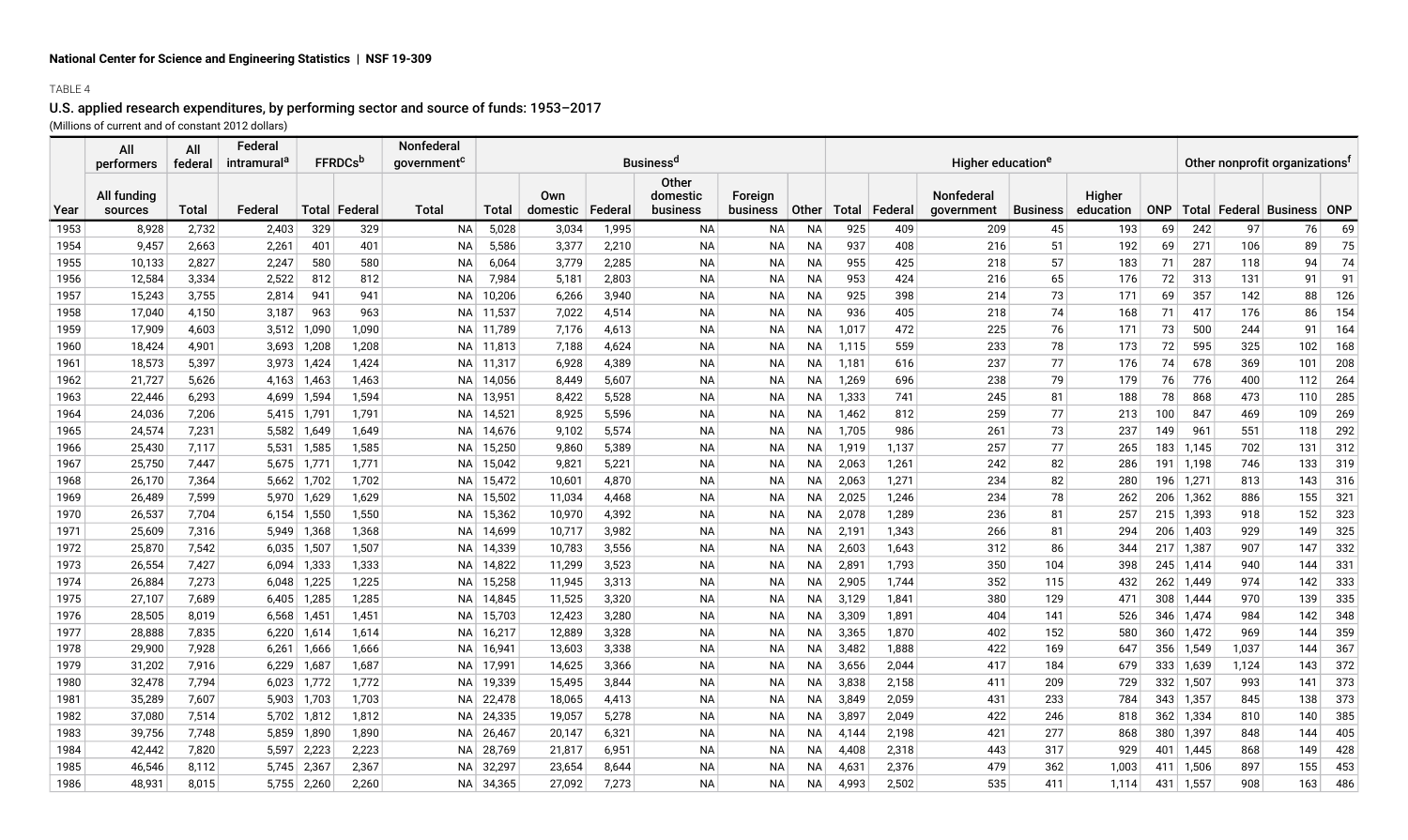### TABLE 4

|                     | All<br>performers      | All<br>federal | Federal<br>intramural <sup>a</sup> | <b>FFRDCs</b> b |         | Nonfederal<br>government <sup>c</sup> |             |                 |         | <b>Business<sup>d</sup></b>   |                     |              |        |         | Higher education <sup>e</sup> |                 | Other nonprofit organizations <sup>t</sup> |            |             |                 |                     |             |
|---------------------|------------------------|----------------|------------------------------------|-----------------|---------|---------------------------------------|-------------|-----------------|---------|-------------------------------|---------------------|--------------|--------|---------|-------------------------------|-----------------|--------------------------------------------|------------|-------------|-----------------|---------------------|-------------|
| Year                | All funding<br>sources | Total          | Federal                            | Total ∣         | Federal | Total                                 | Total       | Own<br>domestic | Federal | Other<br>domestic<br>business | Foreign<br>business | <b>Other</b> | Total  | Federal | Nonfederal<br>government      | <b>Business</b> | Higher<br>education                        | <b>ONP</b> |             | Total   Federal | <b>Business</b> ONP |             |
| 1987                | 48,997                 | 8,053          | 5,900                              | 2,153           | 2,153   | <b>NA</b>                             | 33,639      | 26,563          | 7,077   | ΝA                            | NA                  | <b>NA</b>    | 5,643  | 2,880   | 584                           | 456             | 1,240                                      | 483        | 1,662       | 973             | 171                 | 518         |
| 1988                | 49,998                 | 7,358          | 5,693                              | 1,665           | 1,665   |                                       | $NA$ 34,503 | 27,991          | 6,512   | <b>NA</b>                     | NА                  | ΝA           | 6,400  | 3,316   | 638                           | 511             | 1,385                                      |            | 550 1,737   | 1,014           | 177                 | 546         |
| 1989                | 52,590                 | 7,516          | 5,811                              | 1,705           | 1,705   |                                       | NA 36,362   | 29,317          | 7,045   | <b>NA</b>                     | NA                  | NА           | 6,824  | 3,456   | 679                           | 565             | 1,520                                      |            | $603$ 1,888 | 1,132           | 183                 | 573         |
| 1990                | 54,808                 | 7,552          | 5,736                              | 1,816           | 1,816   |                                       | NA 38,320   | 28,949          | 9,372   | <b>NA</b>                     | NA                  | NA           | 6,920  | 3,362   | 711                           | 592             | 1,619                                      |            | $635$ 2,016 | 1,224           | 189                 | 603         |
| 1991                | 58,689                 | 8,415          | 6,219                              | 2,196           | 2,196   |                                       | NA 41,038   | 32,549          | 8,489   | <b>NA</b>                     | NA                  | NA           | 7,004  | 3,390   | 711                           | 595             | 1,657                                      | 651        | 2,231       | 1,399           | 196                 | 636         |
| 1992                | 56,347                 | 8,712          | 6,442                              | 2,271           | 2,271   |                                       | NA 38,114   | 31,466          | 6,648   | <b>NA</b>                     | ΝA                  | <b>NA</b>    | 7,252  | 3,587   | 711                           | 615             | 1,664                                      |            | 675 2,269   | 1,387           | 205                 | 678         |
| 1993                | 54,095                 | 9,196          | 7,020                              | 2,176           | 2,176   |                                       | NA 35,187   | 28,955          | 6,232   | <b>NA</b>                     | ΝA                  | ΝA           | 7,471  | 3,688   | 719                           | 643             | 1,714                                      | 707        | 2,241       | 1,305           | 215                 | 721         |
| 1994                | 52,020                 | 9,349          | 7,082                              | 2,267           | 2,267   |                                       | NA 32,657   | 27,520          | 5,137   | ΝA                            | <b>NA</b>           | <b>NA</b>    | 7,657  | 3,756   | 735                           | 660             | 1,784                                      |            | 722 2,357   | 1,363           | 225                 | 769         |
| 1995                | 56,961                 | 9,276          | 6,891                              | 2,385           | 2,385   |                                       | NA 37,457   | 33,054          | 4,403   | <b>NA</b>                     | NA                  | ΝA           | 7,874  | 3,867   | 777                           | 687             | 1,825                                      |            | 718 2,354   | 1,299           | 236                 | 819         |
| 1996                | 58,989                 | 8,874          | 6,657                              | 2,217           | 2,217   | <b>NA</b>                             | 39,640      | 34,667          | 4,974   | <b>NA</b>                     | <b>NA</b>           | NA           | 8,041  | 3,913   | 798                           | 716             | 1,900                                      |            | 714 2,434   | 1,311           | 248                 | 875         |
| 1997                | 62,483                 | 8,967          | 6,712                              | 2,255           | 2,255   | <b>NA</b>                             | 43,562      | 40,005          | 3,557   | ΝA                            | NA                  | NA           | 7,367  | 3,382   | 737                           | 691             | 1,875                                      | 683        | 2,588       | 1,358           | 275                 | 954         |
| 1998                | 61,431                 | 9,126          | 6,835                              | 2,29            | 2,291   | <b>NA</b>                             | 42,783      | 39,286          | 3,496   | <b>NA</b>                     | <b>NA</b>           | NA           | 6,785  | 2,908   | 684                           | 676             | 1,850                                      | 667        | 2,738       | 1,408           | 289                 | 1,041       |
| 1999                | 67,897                 | 9,402          | 7,241                              | 2,161           | 2,161   | NA.                                   | 47,974      | 44,285          | 3,689   | <b>NA</b>                     | ΝA                  | ΝA           | 7,399  | 3,367   | 698                           | 693             | 1,938                                      |            | 703 3,122   | 1,702           | 309                 | 1,111       |
| 2000                | 72,368                 | 10,061         | 7.819                              | 2,242           | 2,242   | <b>NA</b>                             | 50,176      | 46,741          | 3,435   | <b>NA</b>                     | NA                  | NA           | 8,147  | 3,947   | 715                           | 692             | 2,054                                      | 740        | 3,983       | 2,345           | 331                 | 1,307       |
| 2001                | 80,156                 | 11,933         | 8,839                              | 3,095           | 2,982   | NA.                                   | 55,160      | 50,644          | 4,516   | <b>NA</b>                     | <b>NA</b>           | NA           | 8,630  | 4,275   | 733                           | 671             | 2,173                                      | 778        | 4,433       | 2,695           | 327                 | 1,411       |
| 2002                | 62,332                 | 12,962         | 9,238                              | 3,725           | 3,584   | NA.                                   | 35,203      | 32,178          | 3,025   | <b>NA</b>                     | <b>NA</b>           | NA           | 9,462  | 4,783   | 785                           | 655             | 2,390                                      | 851        | 4,704       | 2,796           |                     | $312$ 1,595 |
| 2003                | 73,960                 | 13,243         | 9,292                              | 3,951           | 3,818   | NA.                                   | 45,222      | 39,804          | 5,418   | <b>NA</b>                     | <b>NA</b>           | <b>NA</b>    | 10,369 | 5,390   | 857                           | 650             | 2,576                                      |            | 895 5,126   | 3,012           |                     | $313$ 1,800 |
| 2004                | 81,543                 | 12,491         | 8.793                              | 3,698           | 3,606   |                                       | NA 53,588   | 47,956          | 5,632   | <b>NA</b>                     | <b>NA</b>           | NA.          | 10,510 | 5,523   | 867                           | 642             | 2,583                                      |            | 895 4,954   | 2,888           |                     | $311$ 1,755 |
| 2005                | 79,676                 | 12,453         | 8,645                              | 3,808           | 3,707   | <b>NA</b>                             | 51,800      | 45,750          | 6,050   | <b>NA</b>                     | <b>NA</b>           | NA           | 10,460 | 5,503   | 823                           | 637             | 2,612                                      |            | 886 4,964   | 2,781           | 321                 | 1,861       |
| 2006                | 85,075                 | 12,296         | 8,255                              | 4,042           | 3,920   | 286                                   | 56,817      | 50,000          | 6,817   | <b>NA</b>                     | ΝA                  | <b>NA</b>    | 10,573 | 5,640   | 791                           | 636             | 2,629                                      |            | $877$ 5,103 | 2,878           | 333                 | 1,893       |
| 2007                | 92,254                 | 13,729         | 7,808                              | 5,920           | 5,723   | 350                                   | 62,247      | 52,575          | 9,672   | <b>NA</b>                     | <b>NA</b>           | NA           | 10,753 | 5,713   | 805                           | 656             | 2,661                                      |            | $917$ 5.175 | 2,793           | 344                 | 2,038       |
| 2008                | 81,287                 | 14,165         | 7,760                              | 6,406           | 6,197   | 435                                   | 49,705      | 37,527          | 5,724   | 2,986                         | 3,282               | 186          | 11,627 | 6,194   | 864                           | 716             | 2,844                                      | 1,008      | 5,355       | 2,758           | 350                 | 2,248       |
| 2009                | 78,140                 | 14,803         | 8,288                              | 6,515           | 6,294   | 533                                   | 43,214      | 30,803          | 8,207   | 1,963                         | 2,101               | 141          | 13,619 | 7,645   | 998                           | 804             | 3,096                                      | 1,075      | 5,972       | 3,209           |                     | $335$ 2,427 |
| 2010                | 82,465                 | 13,738         | 8,340                              | 5,397           | 5,229   | 601                                   | 46,723      | 36,325          | 4,895   | 2,347                         | 2,933               | 223          | 15,356 | 9,116   | 1,056                         | 809             | 3,268                                      | 1.107      | 6,048       | 3,164           |                     | 334   2,550 |
| 2011                | 83,722                 | 13,505         | 8,178                              | 5,327           | 5,154   | 591                                   | 48,091      | 37,758          | 4,488   | 2,459                         | 3,191               | 195          | 15,898 | 9,468   | 1,013                         | 811             | 3.482                                      | 1,125      | 5,637       | 2,745           | 344                 | 2,548       |
| 2012                | 87,070                 | 14,328         | 8,587                              | 5,741           | 5,566   | 555                                   | 50,755      | 38,891          | 4,137   | 3,336                         | 4,209               | 182          | 15,908 | 9,170   | 1,007                         | 877             | 3,693                                      | 1,162      | 5,524       | 2,629           | 346                 | 2,549       |
| 2013                | 86,811                 | 14,871         | 8,165                              | 6,705           | 6,524   | 509                                   | 50,133      | 36,740          | 5,924   | 3,219                         | 4,008               | 243          | 15,834 | 8,723   | 1,044                         | 918             | 3,875                                      | 1,273      | 5,465       | 2,423           | 360                 | 2,682       |
| 2014                | 88,629                 | 15,169         | 8,464                              | 6,705           | 6,525   | 456                                   | 51,519      | 36,922          | 6,216   | 3,212                         | 4,894               | 275          | 15,839 | 8,399   | 1,046                         | 961             | 4,064                                      | 1,368      | 5,645       | 2,483           |                     | $372$ 2,791 |
| 2015                | 92,875                 | 15,935         | 8,920                              | 7,015           | 6,854   | 471                                   | 53,891      | 41,350          | 5,823   | 2,610                         | 3,886               | 222          | 16,664 | 8,679   | 1,043                         | 1,056           | 4,354                                      | 1,533      | 5,913       | 2,636           | 380                 | 2,897       |
| $2016^{\circ}$      | 98,767                 | 16,440         | 9.239                              | 7,201           | 7,050   | 481                                   | 57.601      | 44,459          | 4,891   | 2.849                         | 5,152               | 250          | 17.992 | 9,255   | 1,112                         | 1,155           | 4.718                                      | 1.751      | 6,253       | 2,814           | 394                 | 3,045       |
| $2017$ <sup>r</sup> | 102,227                | 16,474         | 9,083                              | 7,391           | 7,228   | 468                                   | 59,995      | 46,010          | 4,802   | 3,224                         | 5,675               | 283          | 18,679 | 9,471   | 1,153                         | 1,212           | 4,963                                      | 1,881      | 6,61'       | 3,064           |                     | $405$ 3,142 |